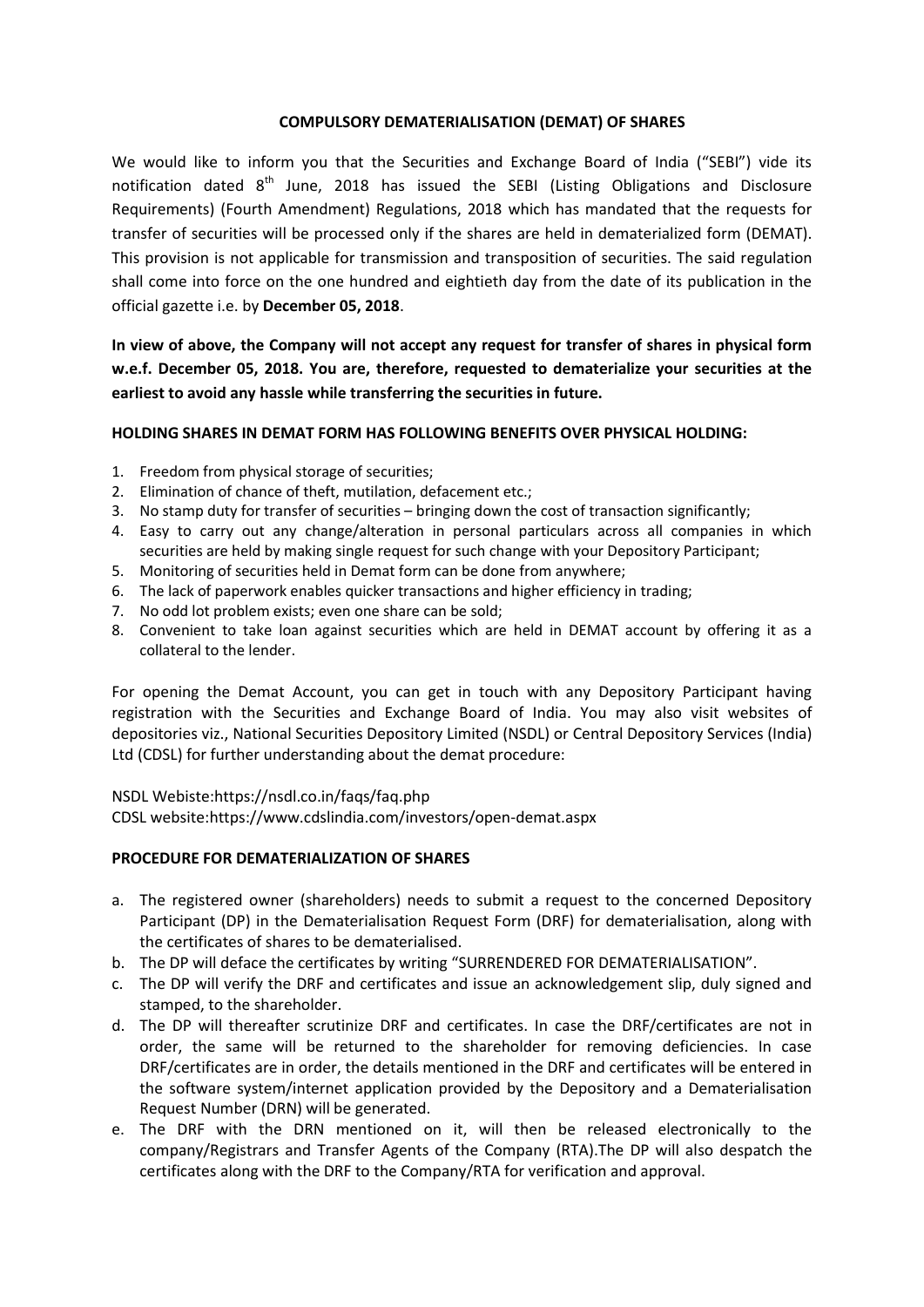- f. The Company/RTA will, after due verification of DRF and certificates, confirm acceptance of the request for dematerialisation in the necessary software system/internet application.
- g. The Depository's software system will then electronically create and credit appropriate number of shares in the shareholder's demat account.
- h. The DP will inform the shareholders of the changes in the shareholders demat account following the confirmation of the DRF.
- i. The Company/RTA may reject dematerialization request in some cases and will send an objection memo to the DP, with or without DRF and certificates depending upon the reason for rejection. The DP/shareholders has to remove reasons for objection within 15 days of receiving the objection memo. If the DP/shareholder fails to remove the objection within 15 days, the Company/RTA may reject the request and return DRF and accompanying certificates to the DP. The DP, if the shareholders so requires, may generate a new dematerialization request and send the certificates again to the Company/RTA for dematerialisation. No fresh request can be generated for the same securities until the Company/RTA has rejected the earlier request and informed the Depository and DP about it.

The Process of dematerialisation is completed within 21 days from the date of submission of a valid dematerialisation request.

For any queries, Shareholders may contact the Share Department of the Company at the following address:

Share Department Media Matrix Worldwide Limited Office No.514, "B" wing, 215 Atrium Andheri-Kurla Road, Chakala, Andheri (E) Mumbai-400059 Tel: +91-22-61391700 Email:mmwl.corporate@gmail.com

#### **FREQUENTLY ASKED QUESTIONS ON DEMATERIALISATION/REMATERIALISATION**

#### **1. What is Depository Participant (DP)?**

A depository is an institution holding a pool of pre-verified shares held in electronics mode that offers efficient settlement of transactions for e.g. National Securities Depository Limited (NSDL) or Central Depository Services (India) Ltd (CDSL).

A Depository Participant (DP) is an intermediary between the investor and the depository. A DP is typically a financial organization like a bank, broker, financial institution, or custodian acting as an agent of the depository to make its services available to the investors. Each DP is assigned a unique identification number known as **DP-ID**.

## **2. How do I open an account with a Depository and will I be periodically informed about the movement in my electronic account?**

You may open an account with a Depository Participant ('DP') of your choice. As an investor you will interact with National Securities Depository Limited (NSDL) or Central Depository Services Limited (CDSL) through your Depository Participant. Your DP will allot you an account number known as **Clent ID** which will serve as a reference for all your future dealings with them.